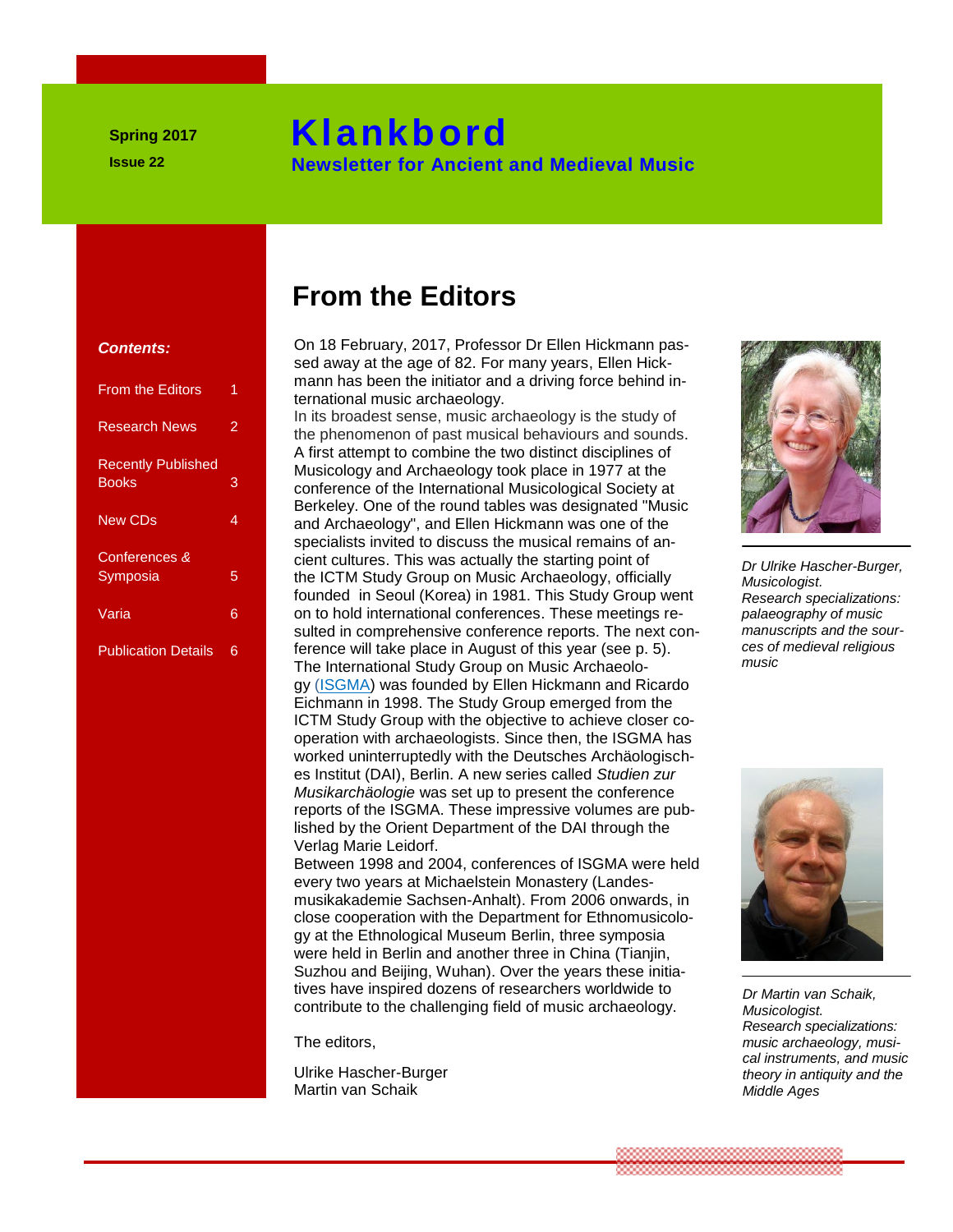

*Woman playing the harp. Vase painting (detail). Southern Italy, c. 340 BC. Amsterdam, Allard Pierson Museum, inv.14.396.* 

## **Research News**

THE STUDY OF THE ANCIENT AND MEDIEVAL HARP

ries, the instrument received medieval harp: The Study ( Nevertheless, until a few and *1800 to 2015*, compiled a last of the data.<br>decades ago, the history of and selected by Dr Martin th plored and opaque area.<br>Peasarchare.org.offer.com persed, often in rather rare or (international) Harp So- *I*<br>journals and books, and it cieties: Does a compilation s The harp is considered to be one of the oldest string instruments in the world. During the last two centuconsiderable attention from music historians, instrument makers and musicians. Nevertheless, until a few the harp during the periods of Antiquity and the Middle Ages was still a fairly unex-Researchers are often faced with published information that is widely dispersed, often in rather rare journals and books, and it can take decades to reach a satisfactory overview in any given cultural/historical ar-

1980s and 1990s, have<br>The harp is considered to compiled bibliographical j ea. Fortunately a number of ture scholars and interestscholars, concentrating on specific topics since the 1980s and 1990s, have surveys. This is the case, for instance, with the sources of the ancient and medieval harp: *The Study of the Ancient and Medieval Harp: A Bibliography of Books and Articles from 1800 to 2015*, compiled and selected by Dr Martin van Schaik (see also p. 4). The idea of publishing an inventory originated from the response to a question that the author had been asked many times during congresses and symposia of (International) Harp Soof studies of the historical harp exist? As a reference work, it should support future scholars and interest-

ed parties, so they need not re-invent the wheel first at the start of a new proiect.

The new series 'Bibliographies of Ancient Musical Instruments and Music Cultures' by Ekho Verlag in Berlin, of which the present compilation will be the first volume, provides a longexpected research tool for the study of archaeological and historical musical instruments, and related music cultures. The purpose of the present series is to make this valuable information more widely available. Publisher, Dr Arnd Adje Both, hopes "to present in this series the most important works, that are otherwise easily overlooked".

Info: [Ekho-Verlag](https://www.ekho-verlag.com/about/)



 *Ad dominum dum. Microtones in ABM, h62, fol. 62r*

THE CONTEXTS OF MICRO-TONES IN MEDIEVAL GREGORIAN CHANT

Microtones, intervals smaller than the smallest interval in current Western mainstream music, were part of the liturgical performance tradition in major parts of Europe up until the fifteenth century. Nowadays, microtones sound 'oriental' to Western ears. In the last century, Ike de Loos and Manuel Pedro Ferreira, in their respective doctoral dissertations, refuted Jacques Froger's authoritative denial (1978) of the phenomenon. Froger had unsuccessfully tried to find an alternative explanation for the special signs in the [Manuscript](http://www.archive.org/stream/palographiemus0105gaja#page/48/mode/2up)  [Montpellier H 159,](http://www.archive.org/stream/palographiemus0105gaja#page/48/mode/2up) which

Noves in Mebleval **Reflexes in the ones in the ones in the structure**<br>GREGORIAN CHANT **tones.** By expanding his according to most palaeographers indicate microfunctional approach with four additional twelfth- and thirteenth century manuscripts written between Cluny and Utrecht, and the confirmative insights about microtonality gained by Ferreira, my PhD analysis (work in progress) will shed new light on the phenomenon. The preliminary findings of my research seem to unravel a connotative system that, through its 'deviant' (for musicologists: Greek enharmonic) pitches, invited participants in the sung liturgy to meditate on the words 'underlined' by microtones. In Mass, the microtones seem to point to the *meanings* of words. The underlying pat-

tern of the signals is based on the rhetorical principles *movere et docere,* swaying the audience through emotion and arguments. Emotions come to the fore in microtones, pointing towards respect, horror, grief and the like. Arguments are highlighted by the use of microtones in grammatical constructions and in words/expressions with an exegetical background. Exegetical microtonal connotations occur frequently in figures like metaphors, synecdoches and metonyms. It looks like a treasure trove for musicologists and other cultural historians in the field.

Info: [Leo Lousberg](http://microgrego.blogspot.nl/)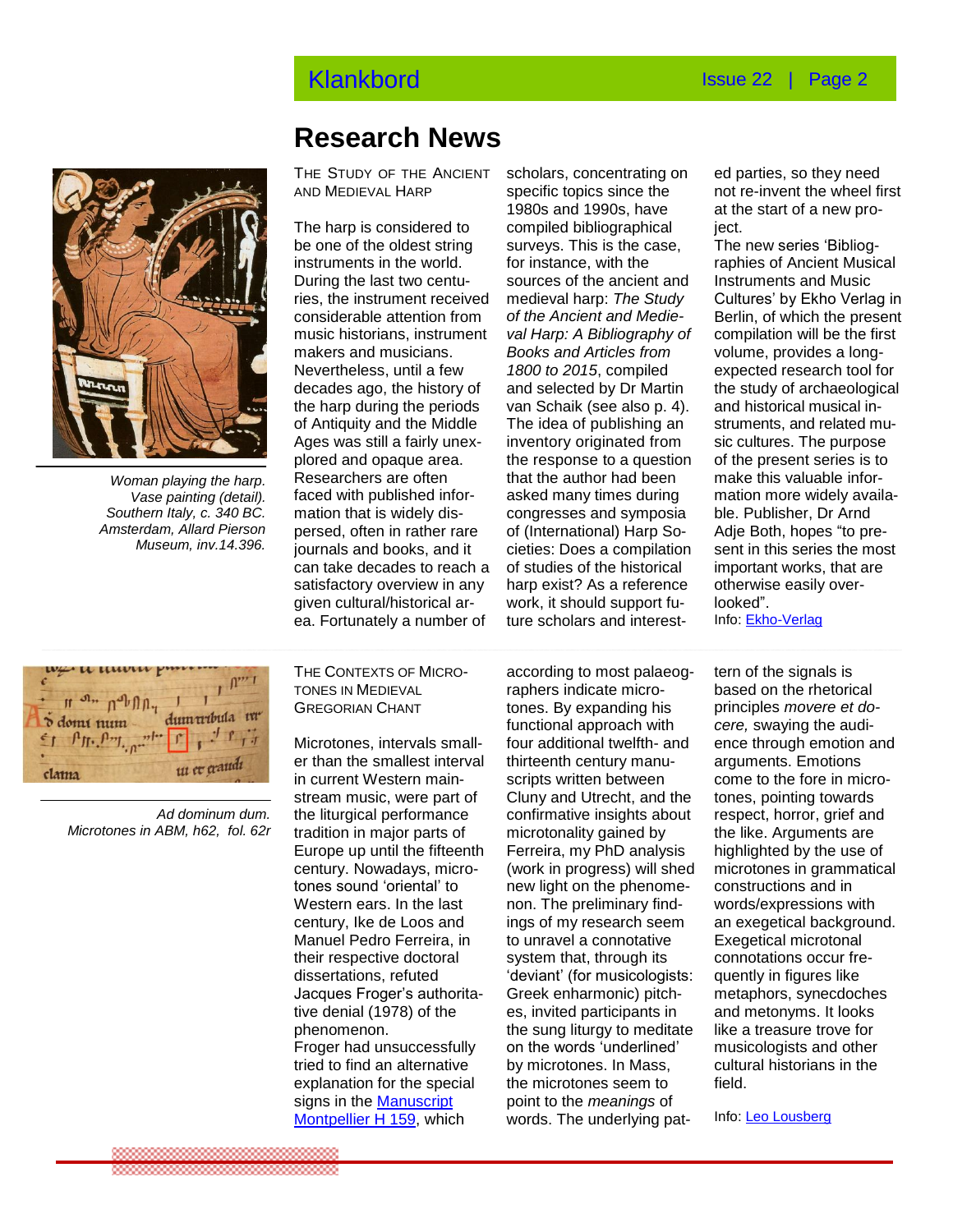*the Age of the Catholic Monarchs.* Leiden, 2016, 728 pp. (Brill's Companions to the Musical Culture of Medieval and Early Modern Europe.) Hardcover. ISBN 97890043- 25029. € 229.-

*Companion to Music in* 

KOLB, Fabian (ed.): *Musik der mittelalterlichen Metropole: Räume, Identitäten und Kontexte der Musik in Köln und Mainz, ca. 900–1400.* Berlin, 2017, 558 pp. (Beiträge zur rheinischen Musikgeschichte.) ISBN 9783875- 373516. € 78.00

LINGAS, Alexander: *Sunday Matins in the Byzantine Cathedral Rite: Music and Liturgy*. Abingdon, UK, 2017, 300 pp. (Birmingham Byzantine and Ottoman Studies.) ISBN 978-0754650478. \$ 150.-

MAYROVA, Katerina (et al.), *The Rokycany Music Collection: A Catalogue of Franco-Netherlandish Sacred Works Preserved in the Oldest Layer of the Repertoire Prague National Museum*, 2016. 461 pp. ISBN 9788070365137. [Free download](http://www.nm.cz/Publications/Electronic-Publications/The-Rokycany-Music-Collection-A-Catalogue-of-Franco-Netherlandish-Sacred-Works-Preserved-in-the-Oldest-Layer-of-the-Reper-toire.html?xSET=lang&xLANG=2)

MESSENGER, Ruth Ellis: *The Medieval Latin Hymn*. Charleston, SC, 2017, 200 pp. Paperback. ISBN 9781543146066. \$ 8.99

MÖHLIG, Andreas: *Kirchenraum und Liturgie: Der spätmittelalterliche Liber ordinarius des Aache-*

## **Recently Published Books**

BERNHARD, Michael (ed.): *Lexicon musicum Latinum*  Lexicon musicum Latinum ISBN 9781580442664.<br>medii aevi, Wörterbuch \$ 99.00 *der lateinischen Musikterminologie des Mittelalters bis zum Ausgang des 15. Jahrhunderts*. 19. Faszikel - Fascicle 19: tractus-Z. München, 2016, 93 pp. ISBN 978376966- 5147. € 24,50 15. Jahrhunderts. 19. **Recent Stories.**<br>
Fig. 3. **Recent Stories Recent Stories.** 

BERNHARD, Michael (ed.): *Lexicon Musicum Latinum medii aevi, Wörterbuch*  der lateinischen Musik-**Medieval English Musik-**<br>International Published Booksal Published Books *terminologie des Mittelalters bis zum Ausgang des 15. Jahrhunderts*. Quellenverzeichnis für Band 2: E-Z. München, 2016, 77 **Recent verschenen boeken**  pp. ISBN 9783769665161. € 24,50

bieta WITKOWSKA-ZAREMBA (eds.): *Traditio Iohannis Hollandrini VIII: Konkordanzen und Indices - Concordances* **and** *Indices* **Concordances and In-**<br>Concordances and In*dices*. München, 2016, 722 pp. 2016, ISBN 978- 3769660180. € 59,50

BUGYIS, Katie Ann-marie/ A.B. KRAEBEL / Margot E. FASSLER (eds.): *Medieval Cantors and Their Craft: Music, Liturgy and the Shaping of History, 800−1500*. York, 2017, 400 pp. (Writing History in the Middle Ages.) ISBN 9781903153673. \$ 90.00

CHAGUINIAN, Christophe (ed.): *The Jeu d'Adam: Ms Tours 927 and the Provenance of the Play*. Kalamazoo, MI, 2017, 261 pp. (Early Drama, Art, and

Music Monograph, XXXIII.) ISBN 9781580442664. \$ 99.00

alar, its Anglo-Normanل b147. <del>€</del> 24,50<br>character, and the text's The Jeu d'Adam is an Anglo-Norman mid-twelfthcentury representation of This collection of essays explores whether this early play was monastic or secular, its Anglo-Norman musical provenance.

> COLTON, Lisa: *Angel Song: Medieval English Music in History*. Abingdon 2017, 192 pp. Hardback ISBN 9781472425683, £ 95.00; eBook ISBN 97813155- 67068, £ 24.49

**BERNHARD, Michael / Elz-** bridge, 2017, 285 pp.<br>histo Wittgeweise Zappuna (Studies in Madievel on FENLON, Iain: *Early Music History: Volume 26*. Cambridge, 2017, 285 pp. (Studies in Medieval and Early Modern Music.) Hardcover. ISBN 978052- 1894982. \$ 189.00

> GUIDO, Massimiliano: *Studies in Historical Improvisation: From Cantare super Librum to Partimenti*. Abingdon, 2017, 220 pp. Hardback ISBN 978- 1472473271, £ 95.00; eBook ISBN 978131561- 1136, £ 24.49

HICKS, Andrew: *Composing the World: Harmony in the Medieval Platonic Cosmos*. Oxford, 2017, 344 pp. (Critical Conjunctures in Music and Sound.) Hardcover. ISBN 978019- 0658205, \$ 45.00; also available as eBook.

KNIGHTON, Tess (ed.):

*Christophe Chaguinian (ed.): The Jeu d'Adam: Ms Tours 927 and the Provenance of the Play*



*Katie Ann-marie Bugyis (et al.): Medieval Cantors and Their Craft: Music, Liturgy and the Shaping of History, 800−1500*.

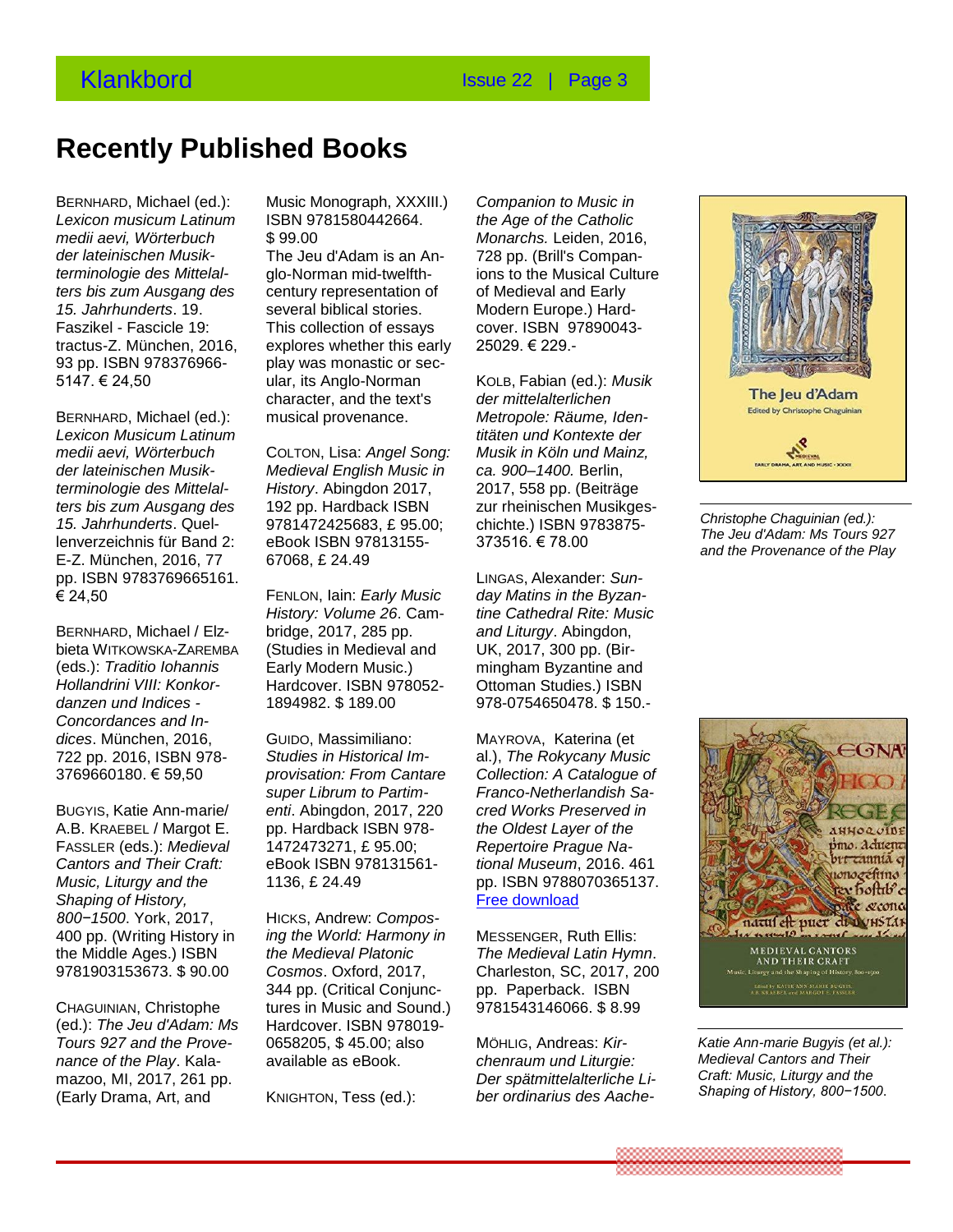### Klankbord Issue 22 | Page 4



*Martin van Schaik: The Study of the Ancient and Medieval Harp: A Bibliography of Books and Articles from 1800 to 2015*

*ner Marienstifts*. Köln, 2016, 256 pp. (Bonner Beiträge zur Kirchengeschichte.) Hardcover. ISBN 9783412505301. € 40.00

NICHOLS, Stephen G. / John A. GALM / A. Bartlett GIAMATTI (eds.): *The Songs of Bernart de Ventadorn*. Chapel Hill, NC, 2017, 240 pp. (North Carolina Studies in the Romance Languages and Literatures, 39.) Paperback. ISBN 9780807890- 394. \$ 35.00

NORTON, Michael: *Liturgical Drama and the Reimagining of Medieval Theater*. Kalamazoo, MI, 2017, 267 pp. (Early Drama, Art, and Music Monograph.) Hardcover. ISBN 9781580442626. \$ 89.00

PÖRNBACHER, Mechthild /

David HILEY (introduction and edition): *Balther von Säckingen, Bischof von Speyer: Historia Sancti Fridolini (ca. 970).* Lions Bay, The Institute of Mediaeval Music, 2016. 33pp. (Wissenschaftliche Abhandlungen, LXV/26.) ISBN 9781926664392.\$?

SCHAIK, Martin van: *The Study of the Ancient and Medieval Harp: A Bibliography of Books and Articles from 1800 to 2015.*  Compiled and selected by Martin van Schaik. Berlin, 2017, 105 pp. (Bibliographies on Ancient Musical Instruments and Music Cultures, Vol. 1.) Hardcover. ISSN 2511-2643/ ISBN 9733944415338.  $\epsilon$  24.90 (see also page 2).

SCHLIEDER, Harald: *Drei mittelalterliche Gedichte:*

*vertont von Manfred und Harald Schlieder*. Aachen, 2016, 24 pp. Broschüre. ISBN 9783956315176. € 7.90

YUDKIN, Jeremy: *Music in Medieval Europe*. Oxford, 2017, 544 pp. ISBN 978- 0190206123. \$ 80.00 The book combines a cultural history of the Middle Ages and in-depth scholarship on the music and leading composers active during the period. It includes an integrated anthology of key works with approachable and enlightening explanations..

WERZ, Joachim (ed.): *Die Zisterzienser. Konzeptionen klösterlichen Lebens*. Regensburg (Staatliche Schlösser und Gärten Baden-Württemberg) 2016, 328 pp. ISBN 9783795431945. € 24.95



 *The Binchois Consort : Music for the 100 Years' War*

## **New CDs**

*Apocalisse. Apocalypse Texts and Medieval Mu-I* exts and Medieval Mu-<br>sic. Ensemble: Gruppo Nova Cantica. Label: Rivo Alto (2017). \$ 13.00

*Cypriot vespers.* Ensemble: Graindelavoix, Björn Schmelzer. Label: Glossa<br>GCD P32112 (2016). GCD P32112 (2016).  $€ 17.90$ 

*El Cant de la Sibil∙La: Secred Music from medieval Catalunya*. Essemble: San Felice, Federico<br>Bardazzi, Label: Brilliant Bardazzi. Label: Brilliant Classics 95481 (2017). \$ 8.00  $\psi$  O.OO

*From the archives of the* 

*Sequentia ensemble*: *Excerpts from Sequentia's first demo recordings (1978-79)*: *Non e gran causa* and *Ja nus hons pris.* See: [Sequentia](http://www.sequentia.org/archives.html)

*In A Medieval Garden: Instrumental and Vocal Music of the Middle Ages and Renaissance*. Ensemble: Stanley Buetens Lute Ensemble. Label: Kipepeo Publishing (2017). \$ 11.00

*Le livre d'Aliénor. Plaintchant et polyphonie des XIIe−XIIIe siècles. Graduel de Fontevraud*. Ensemble de Caelis, Laurence Brisset. Label: Bayard Musique

(2017). € 16.00

*Music for the 100 Years' War*. Ensemble: *The Binchois Consort*, Andrew Kirkman. Label: Hyperion (2017). \$ 19.00

*O Roma Nobilis: Musiche, canti, voci di un pellegrinagio medioevale / Music, Songs & Voices of a Medieval Pilgrimage*. Ensemble: Orientis Partibus. (2017). \$ 17.00

*Straight from the Heart - The Chansonnier Cordiforme*. Ensemble: Ensemble Leones. Label: NAXOS (2016). € 7.99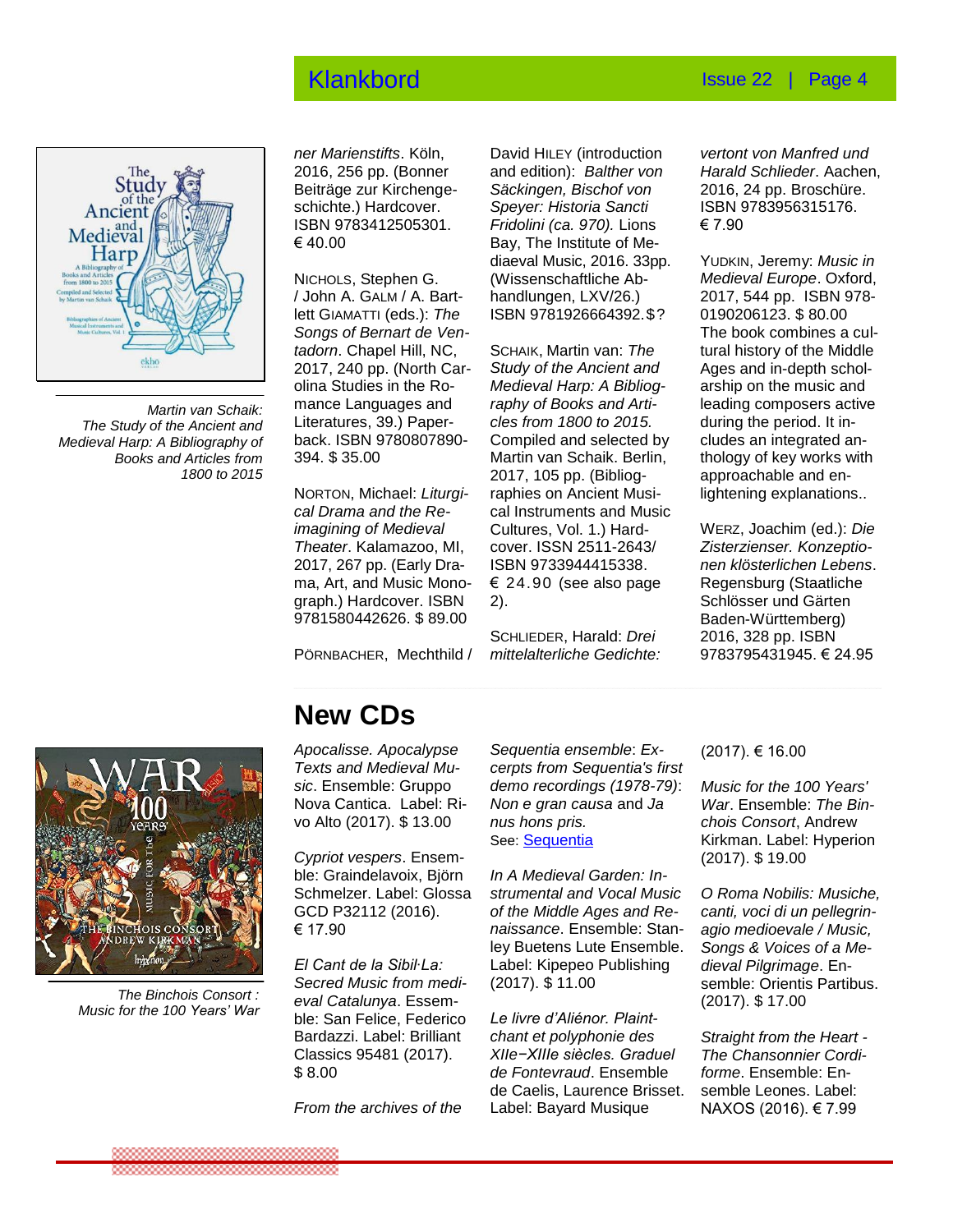## **Conferences** *&* **Symposia**

**Congressen & symposia** 

SOUNDS OF PREHISTORY AND ANTIQUITY. CITY Uni-AND ANTIQUITT. CITY ONI<sup>2</sup> acousite ecologies is<br>versity of New York, The quires some level of Graduate Center. New York (US), 24 May, 2017.

The 14<sup>th</sup> Conference of the Research Center of Music Iconography will Music Iconography will creative, practice-ba<br>focus on Sounds of Pre- and practice-led rese history and Antiquity. The study of music from the earliest past draws upon iconography and archaeology, and any attempt to

understand the earliest acoustic ecologies requires some level of approximation based on material artefacts.

Participants are invited to offer embodied, experiential, phenomenological, creative, practice-based and practice-led research that explores the sonic contexts of prehistory and antiquity. These explorations may consider the examination of sound-

producing objects and musical instruments, acoustics of performance spaces, or role of sound in rituals, ceremonies and everyday events. Additional research focuses on using digital technologies in (re)constructing ancient soundscapes, and exploring sonic textures drawing upon iconographic, archaeological and literary sources. Info: [Zdravko Blazekovic](mailto:zblazekovic@gc.cuny.edu)



**Conferences & Symposia**  naissance music. MEDIEVAL AND RENAIS-SANCE MUSIC CONFER-ENCE 2017. Prague, St. Agnes Convent, 4–8 July, 2017.

**Consumer Slovenian Academy of pipes or any other solution of the Sciences and Arts and Sciences and Arts and Sciences** MUSIC IN THE STONE AGE. Research Centre of the Sciences and Arts, Ljubljana (Slovenia) 24−27 August, 2017.

Music Archaeology is tion/music-making; the ilve sound tools, or the contrast of numan music.<br>archaeoacoustics of **During the symposium**, a The Conference of the ICTM Study Group on aimed at establishing a platform of current research on topics such as prehistoric human music cultures and their respective sound tools, or the archaeoacoustics of caves and other prehistoric sites. Possible sessions of the 15<sup>th</sup> symposium are the

Various paper and poster presentations on topics relating to the study of Medieval and/or Re-

making, playing, and meaning of bird bone pipes or any other sound artefacts believed to be Palaeolithic, Mesolithic and Neolithic musical instruments; the evolution of human neurobiology in relation to sound production/music-making; the archaeoacoustics of prehis-

toric sites; and

organological developments and cultural interactions during the earliest phase of human music.

round table funded by the European Music Archaeology Project (EMAP) will aim to reconsider diverFor the upcoming programme, please visit the MedRen website.

Info: [MedRen](http://www.medrenconference.org/)

gent views on the perforated thighbone of a cave bear excavated in the Divje babe I cave, Slovenia (58.000*−*48.000 BC), which generated a heated controversy over whether this object could be a flute produced in the time of the Neanderthals. The discovery stimulated research over the last two decades. In the light of latest laboratorial results, the debate is still continuing. At the event, both sides of the argument will be addressed and openly discussed.

Info: **ICTM** 

ogists from Cyprus, Greece, the Balkans and other countries.

Info: [Nicosia Conference](http://www.modality2017conference.com/)

Medieval and Renaissance Music Conference 2017



MODUS–MODI–MODALITY. Conference, Nicosia (Cyprus), Cultural Centre, European University Cyprus, 6–10 September, 2017.

The purpose of the Conference is to promote interaction, research, discussion and intercultural dialogue among musicol-

**Modus Modi Modality 2 0 1 7 Nicosia, Cyprus**